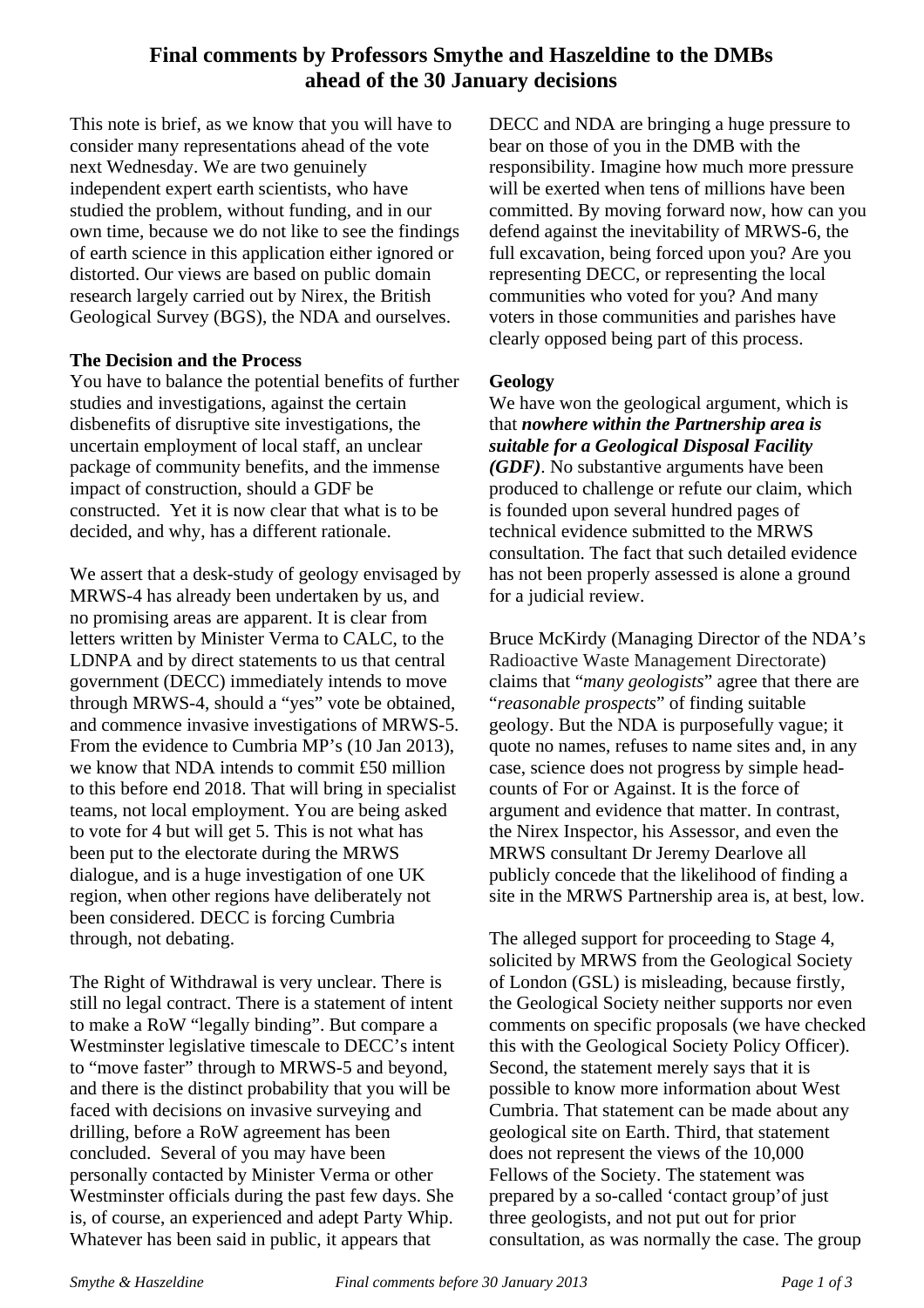of three comprised a BGS board member, and two BGS geologists – formerly consultants to Nirex and NDA.

So the Geological Society of London 'support' is in reality the BGS expressing its view. In this matter, the BGS is not impartial, as it has contracts worth many millions of pounds to gain by the process continuing. Furthermore, the head of the BGS nuclear waste research group has stated in 2012 on BBC Radio Cumbria, that West Cumbria "*offers potential*", it is clear that the impartiality of the BGS is already compromised.

In our evidence-based professional opinion, all of Cumbria is unsuitable for secure disposal of radioactive waste because: i) the geology is complex, and fractured, this is not predictable; ii) the deep groundwater flow moves upwards, this is the opposite of containment; iii) the NDA states that more measurements will solve the problems, that did not happen with Nirex in 1997.

# **Engineered Barriers**

The NDA places great faith in engineered containment of radioactivity, so that the geology does not need to. In Cumbria, the NDA has specifically admitted that a GDF will be more difficult and expensive to develop, with greater reliance on engineered containment, because of the poor geology. This is unlike the strategy in any other nation. An example of how flawed this engineering can be is to understand that the KBS-3 multi-layer barrier approach adopted by NDA originated in Sweden, in 1976, with copper canisters specifically to contain radioactive iodine. But recent research, by an unfunded independent university, has shown that the copper can corrode in a few hundred or a thousand years. The Swedish waste company application to the regulators for approval to develop a GDF was rejected last October. Either NDA knows this, and is not explaining it, or NDA is out of touch with global developments. Thirty-five years of research have now to be rethought from the bottom up.

#### **Voluntarism**

MRWS has placed voluntarism of the local elected members above democracy from the residents, and above a geologically-led search. All other countries, except Canada, have placed geology first by undertaking a national survey for suitable GDF regions. Canada did not undertake a national survey (understandable, since Canada is 60 times bigger than England and Wales), but their voluntarism screening includes a tough assessment of potential

geological suitability; such standards applied to West Cumbria would mean an immediate rejection of Copeland and Allerdale.

Ten years ago Nirex costed a geological desk study of the entire UK, at about £5.7M (at today's values) and taking two years. So DECC's assertion that a survey of the entire UK would be too costly is false. Since the Partnership area comprises 1% of the UK's landmass, it is evident that the desk study of West Cumbria could be completed in a few weeks, for a few tens of thousands of pounds. Why has this not been done?

Desk studies of suitable geology have been carried out three times in the UK by the BGS without breaking the bank. The last, in 2006, was never published, even though it was used as the basis for a joint Nirex/BGS statement that "*rather more than the previously determined 30% proportion of the UK landmass*" is potentially suitable for geological radwaste disposal. Since this statement underpins government policy that geological disposal is the way forward for the UK, the fact that the evidence has been withheld (the relevant maps, according to a response to an FOI request to NDA, are said 'not to exist'), is irrational and perverse.

It is obvious that many of the resident public are not volunteers. The two main petitions now total in excess of 20,000 signatories. Demonstrations have been well attended, and newspapers columns are active. Will this concern decrease when survey-trucks and drill-rigs roll in? Is this 'credible' local support, in the terms of the MRWS White Paper?

#### **The National Park**

Many expert and public commentators have noticed that the majority of the NDA search area incorporates the National Park, and that this is deliberate. Is the NDA naive? This is one of the most highly valued rural landscapes in the world, and a firestorm of protest is just starting to emerge, led by the multi-billion tourist industry. If you agree to the precedent of Government sanctioned industrial development of the Park, even for the best of motives, then no region in the UK can be protected.

Councillors in the Boroughs have a duty to protect and to enhance the Park, not to conspire in its industrial development. The scenarios we have publicised about site investigation and